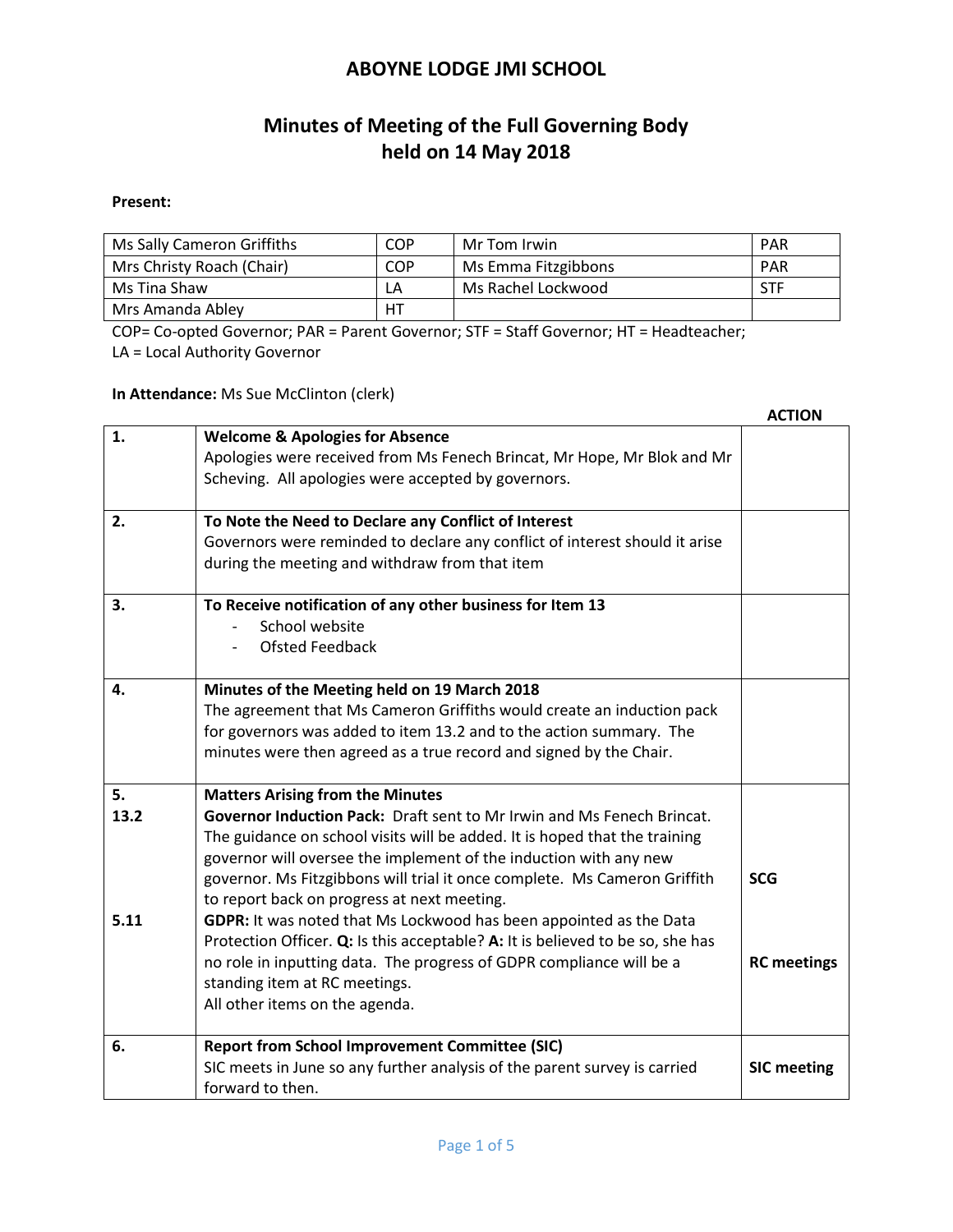| 7. | <b>Report from Resources Committee (RC)</b>                                      |                 |
|----|----------------------------------------------------------------------------------|-----------------|
|    | The RC have met to consider the school budget and adjourned for a further        |                 |
|    | meeting on Friday.                                                               |                 |
|    | Priority School Building Programme (PSBP) Update: The head informed              |                 |
|    | governors that the contractors' bidding day has been delayed and                 |                 |
|    | rescheduled for 22 May.                                                          |                 |
|    | An update on Charitable Status carried forward to July FGB in absence of         | RC report,      |
|    | Mr Blok.                                                                         | <b>July FGB</b> |
|    |                                                                                  |                 |
| 8. | <b>Headteacher's Report</b>                                                      |                 |
|    | Circulated in advance and the HT invited questions from governors:               |                 |
|    | Q: What is student mentor training and what impact has it had? A: All            |                 |
|    | student teachers are allocated a mentor from within the staff group which        |                 |
|    | has provided good support to the trainees. All mentors are required to           |                 |
|    | undergo training in advance to enhance their skills in providing this valuable   |                 |
|    | support.                                                                         |                 |
|    | Q: Do children still carry out tours of the school for prospective parents? A:   |                 |
|    | Yes, always do. They are naturally good advocates for the school and the         |                 |
|    | feedback is always positive.                                                     |                 |
|    | Q: What is the benefit of the links with St Albans Boys School (STABS)? A:       |                 |
|    | the boys provide good male role models and when the children visit STABS         |                 |
|    | they are enthused by the use of specialist facilities like proper science labs,  |                 |
|    | art and drama studios. Q: Are there opportunities to do more of this ilk         |                 |
|    |                                                                                  |                 |
|    | with other schools? A: Whilst acknowledging the benefits, it was felt the        |                 |
|    | current level of activity is probably all that can be realistically managed at   |                 |
|    | present.                                                                         |                 |
|    | Q: What is being done to counter the impact of so few girls in Y3? A: A          |                 |
|    | range of initiatives are being taken including mixing Y3 & Y4 for some           |                 |
|    | activities & next year moving Y4 & Y5 into linked classrooms to aid              |                 |
|    | integration as well as focussing in learning on strong female role models        |                 |
|    | where possible eg proactively seeking literacy texts with strong female          |                 |
|    | leads and in history ensuring that key women are highlighted when                |                 |
|    | studying the Victorians. Q: how will you measure the success of your             |                 |
|    | initiatives? A: engaging with the 4 Y3 girls to elicit their feedback as well as |                 |
|    | observations.                                                                    |                 |
|    | Q: What happens in school about gender diversity? A: Stonewall to visit          |                 |
|    | school this term, included in equality plan and needs of vulnerable pupils       |                 |
|    | will be a priority in next years School Development Plan (SDP).                  |                 |
|    | Q: Would it be possible to repeat "bring mum to school day?" $-$                 |                 |
|    | encouraging mothers to speak about their careers. A: Agreed to do next           |                 |
|    | year.                                                                            |                 |
|    | Q: How does the school ensure that all pupils are able to benefit from any       |                 |
|    | school trips? A: the school does a lot to ensure that pupil premium pupils       |                 |
|    | do not miss out on trips etc - allowance made in the budget.                     |                 |
|    | Q: How has the caretaker role been restructured? A: the hours have been          |                 |
|    | streamlined - afterschool clubs are to be keyholders, each with a different      |                 |
|    | fire alarm code so it is possible to track movements and the cleaners for the    |                 |
|    | school will be responsible for closing up. The head was congratulated on         |                 |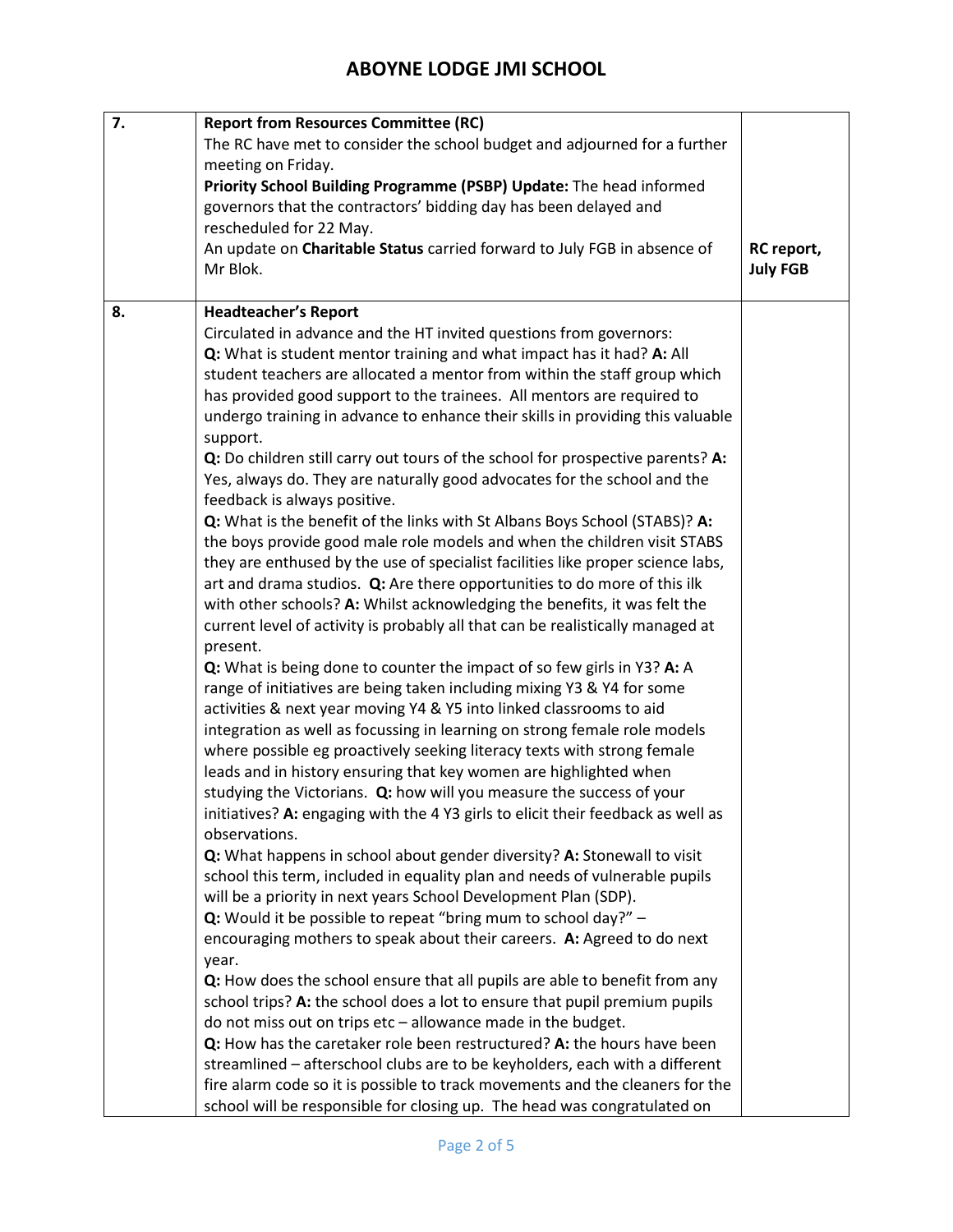|             | this outcome. She reported that interviews will take place next Monday.<br>Q: Are the protocols with regard to children signing into and out of after<br>school clubs being followed? A: Head to check.                                                                                                                                                                                                                                                                                                                                                                                                                                                                                                                                                                                                                                                                                                                                                                                                                                                                                                                                                  | Head                           |
|-------------|----------------------------------------------------------------------------------------------------------------------------------------------------------------------------------------------------------------------------------------------------------------------------------------------------------------------------------------------------------------------------------------------------------------------------------------------------------------------------------------------------------------------------------------------------------------------------------------------------------------------------------------------------------------------------------------------------------------------------------------------------------------------------------------------------------------------------------------------------------------------------------------------------------------------------------------------------------------------------------------------------------------------------------------------------------------------------------------------------------------------------------------------------------|--------------------------------|
| 9.          | <b>Safeguarding Update &amp; Discussion</b><br>It was agreed that Ms Shaw will shadow Ms Roach with a view to taking on<br>the safeguarding role after Ms Roach stands down at the end of this year.<br>As Ms Shaw has a number of other roles, this prompted a discussion about<br>sharing out responsibilities including whether or not to have two vice<br>chairs. It was noted that the next meeting will be electing a chair and vice<br>chair to take effect from September and it was felt that it would be equally<br>timely to review governor responsibilities in July too. The head, chair and<br>vice chair will meet to draft a list of key roles to be filled for the next<br>agenda.                                                                                                                                                                                                                                                                                                                                                                                                                                                      | Head/CR/TI/<br><b>July FGB</b> |
| 10.         | <b>Academy Update</b><br>None                                                                                                                                                                                                                                                                                                                                                                                                                                                                                                                                                                                                                                                                                                                                                                                                                                                                                                                                                                                                                                                                                                                            |                                |
| 11.         | <b>School Visits</b><br>Governors noted the reports circulated prior to the meeting on arts, sport,<br>SEND and the Learning Zone. Outstanding report from Mr Scheving carried<br>forward. Ms Cameron Griffiths' recommendations from her SEND and<br>Learning Zone reports were considered:<br>Home school agreement is on the policy review schedule<br>HT will encourage staff to add their pictures to the website, but<br>their reluctance was noted<br>The Chair will attend the meeting for new reception parents to<br>$\overline{\phantom{0}}$<br>explain the role of the GB<br>SEN link to approach RC clerk re access to their agenda in case<br>there are any SEN related items<br>There is no money for improved key data systems.<br>$\qquad \qquad -$<br>This led to a discussion by governors on key data they would like to receive<br>regularly from the HT. It was agreed that the head will include in her termly<br>HT report, data on attendance & behaviour incl exclusions & bullying as<br>well as the number of safeguarding concerns (yellow forms) - with previous<br>school data and national average for comparison/trend. | Head                           |
| 12.<br>12.1 | <b>Governor Effectiveness</b><br>Governing Body Membership: It was noted that Ms Roach stands down in                                                                                                                                                                                                                                                                                                                                                                                                                                                                                                                                                                                                                                                                                                                                                                                                                                                                                                                                                                                                                                                    |                                |
| 12.2        | the summer when there will be two co-opted governor vacancies. A<br>possible co-opted governor put forward by Ms Cameron Griffiths is to meet<br>the Chair. A new ad has also been placed on SGOSS.<br>Governor Training: All non-parent governors encouraged to attend<br>Exclusions training. Ms Lockwood has completed induction training & Ms<br>Fitzgibbons has done safeguarding with induction coming up. Noted two                                                                                                                                                                                                                                                                                                                                                                                                                                                                                                                                                                                                                                                                                                                               |                                |
| 12.3        | inhouse sessions for 2018-19.<br>Skills Audit: Mr Irwin had emailed the outcome of the audit to all governors<br>which highlights strengths and weaknesses. It was noted that the possible                                                                                                                                                                                                                                                                                                                                                                                                                                                                                                                                                                                                                                                                                                                                                                                                                                                                                                                                                               |                                |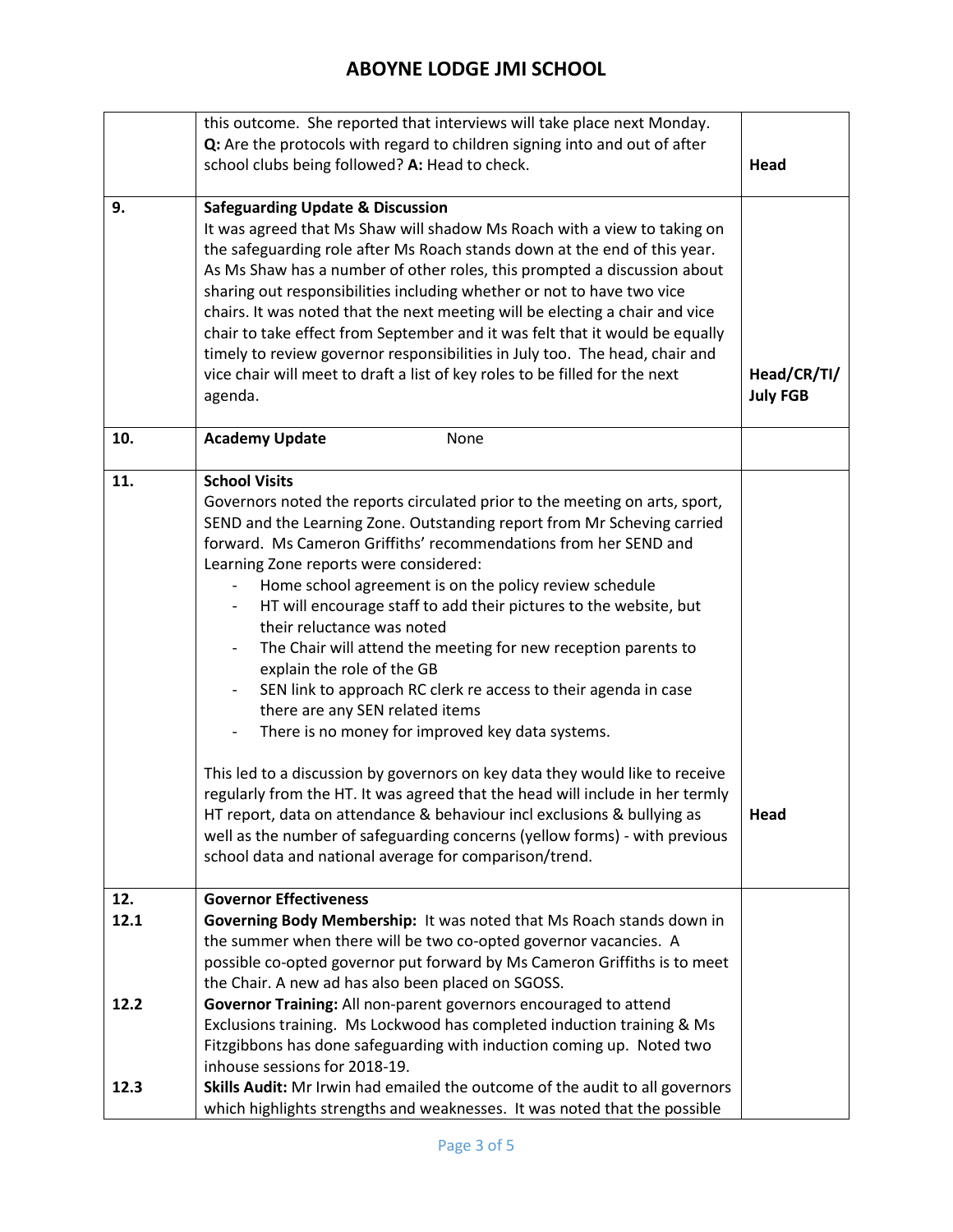| 12.4 | co-opted governor would fill most of the key gaps.<br>Strawberry Tea (governors/staff): Head to liaise with Ms Roach re date                                                                                                                                                                                                                                                                                                                                |              |
|------|-------------------------------------------------------------------------------------------------------------------------------------------------------------------------------------------------------------------------------------------------------------------------------------------------------------------------------------------------------------------------------------------------------------------------------------------------------------|--------------|
|      | and non-staff governors to give Ms Roach £10 contribution.                                                                                                                                                                                                                                                                                                                                                                                                  | All Govrs/CR |
| 12.5 | Annual Governor Statement: for News on the 9 <sup>th</sup> , In hand.                                                                                                                                                                                                                                                                                                                                                                                       | ΤI           |
|      |                                                                                                                                                                                                                                                                                                                                                                                                                                                             |              |
| 13.  | To receive Any Other Business as notified in Item 3                                                                                                                                                                                                                                                                                                                                                                                                         |              |
| 13.1 | School Website: Two issues came out of Ofsted inspection and are being<br>acted upon - add governor pecuniary interests & add information about<br>impact to the Pupil Premium report (in Sept). A vacancy has been posted at<br>the University of Herts for a student to update the website. Ms Lockwood<br>to provide photo and Ms Fitzgibbons photo (emailed) to be found. To ask<br>Maria to upload photos.                                             |              |
| 13.2 | Governor Hub: Not currently on the premium service, but it is hoped the<br>subscription will be sorted out soonest.                                                                                                                                                                                                                                                                                                                                         | Head         |
| 13.3 | Ofsted Feedback: The head and governors were very pleased with how the<br>Ofsted visit went. Formal notification of the outcome will follow once the<br>report is received, but the inspector was extremely positive about the<br>school after a very rigorous and thorough inspection. Governors expressed<br>their thanks to the head and to her staff for such an excellent outcome<br>which recognised all the hard effort put in by everyone involved. |              |
| 14.  | <b>Date of Next Meeting</b><br>Monday 9 July 2018 at 7 pm                                                                                                                                                                                                                                                                                                                                                                                                   |              |

| (Chair) |  |
|---------|--|

**Signed: …................................................ Date: …...............................**

#### **ACTION SUMMARY**

| Item   | <b>Action</b>                                               | Who/Where            |
|--------|-------------------------------------------------------------|----------------------|
| 5.13.2 | To report progress with the governor induction pack         | <b>SCG</b>           |
| 5.5.11 | GDPR progress to be standing item on RC agendas             | <b>RC</b> meetings   |
| 6.     | Further analysis of parent survey                           | June SIC meeting     |
| 7.     | Update on charitable status at next RC meeting, reporting   | Next RC meeting/July |
|        | to July FGB                                                 | FGB RC report        |
| 8.     | To check whether after school club protocols being          | Head                 |
|        | followed re signing in and out.                             |                      |
| 9.     | To draft list of key governor roles for agenda item at next | Head/CR/TI/ July FGB |
|        | FGB.                                                        |                      |